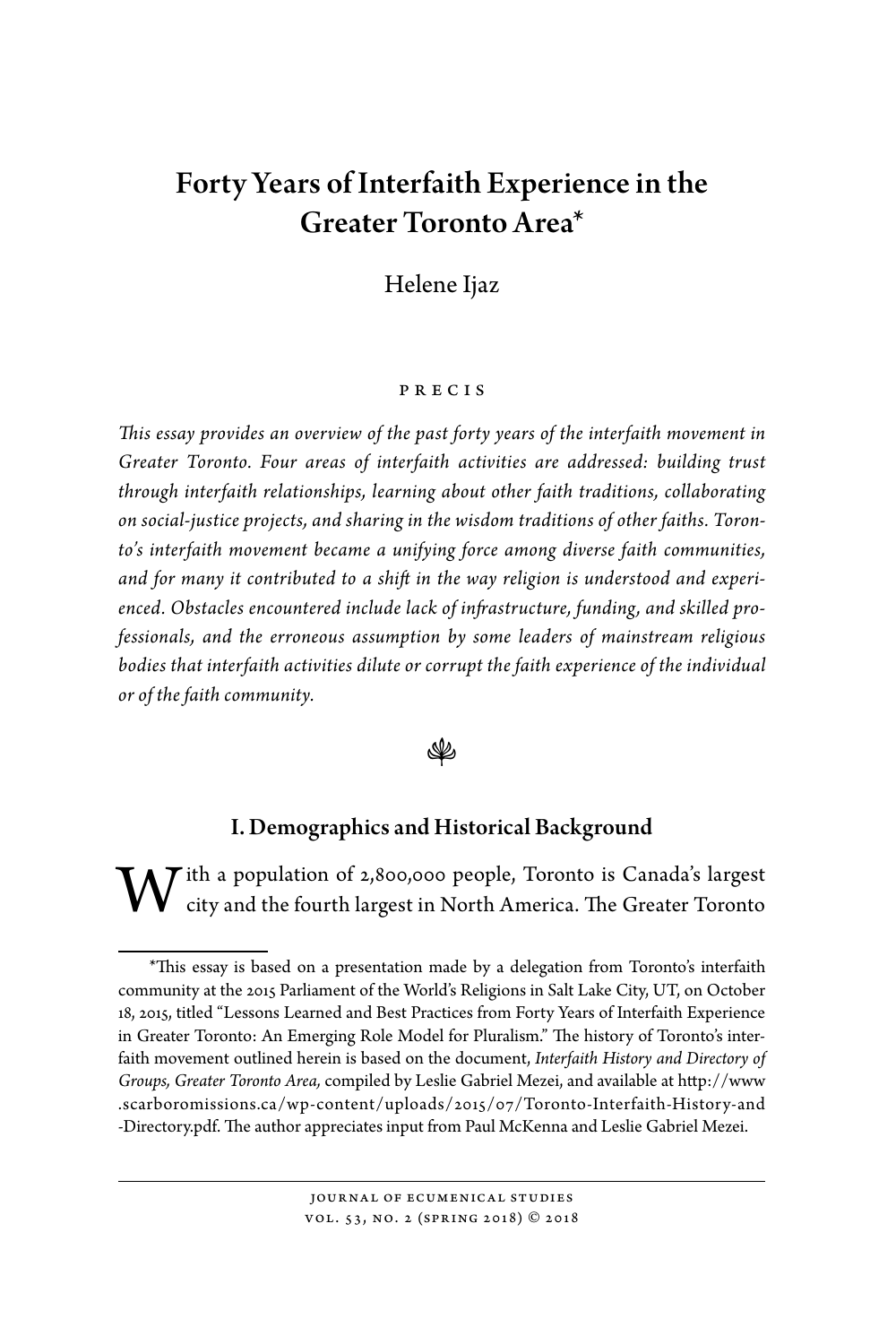Area is home to more than 6,418,000 people.<sup>1</sup> Toronto is one of the most diverse cities in the world. Its residents represent over 230 different ethnic groups and speak approximately 200 different languages. $^2$  Canada's original inhabitants were Indigenous people. They have lived in Canada for more than 12,000 years, but today less than one percent of Toronto's population identify as Aboriginal. According to the 2011 Statistics Canada Census,<sup>3</sup> about half of Toronto's current residents were born outside of Canada. Seventy-six percent of Torontonians reported a religious affiliation. Fifty-four percent of these identified as Christian, and fifty-two percent of these as Catholic. Eight percent of Torontonians identified as Muslim, six percent as Hindu, four percent as Sikh, and two percent respectively as Buddhist and Jewish. There are about 2,000 places of worship in the Greater Toronto Area.

The early immigrants to Canada came mainly from Europe, beginning about 500 years ago. As European settlements became established in Canada, the Christian churches were eager to convert the Aboriginal peoples to Christianity. Over time, as non- Christian immigration to Canada grew, the new groups that came were also encouraged to join local churches. However, in the last half of the twentieth century, the attitudes of many belonging to the Christian majority population toward those of other faiths and cultures began to change.

This change was related partially to changes in mainstream Christian theology in the 1960's and partly to changes in Canadian government policy. In 1965, Pope Paul VI proclaimed the "Declaration of the Relation of the Church to Non- Christian Religions" *(Nostra aetate),* which recognized the legitimacy and sincerity of faiths other than Roman Catholic. The World Council of Churches began a similar analysis of relationship between Protestant and Orthodox Christianity and other world faiths. In the political realm, an official Multiculturalism Policy was introduced by the Canadian Government in 1971 and enacted as law in 1988. The Canadian Multiculturalism Act allows all citizens to practice their religion and to keep

<sup>&</sup>lt;sup>1</sup> See Statistics Canada, 2011 National Household Survey; available at https://www12. statcan.gc.ca/nhs-enm/2011/dp-pd/dt-td/index-eng.cfm.

<sup>&</sup>lt;sup>2</sup>The City of Toronto has a higher share of immigrants than the rest of the Greater Toronto Area.

<sup>&</sup>lt;sup>3</sup> The demographics reported here refer to the City of Toronto.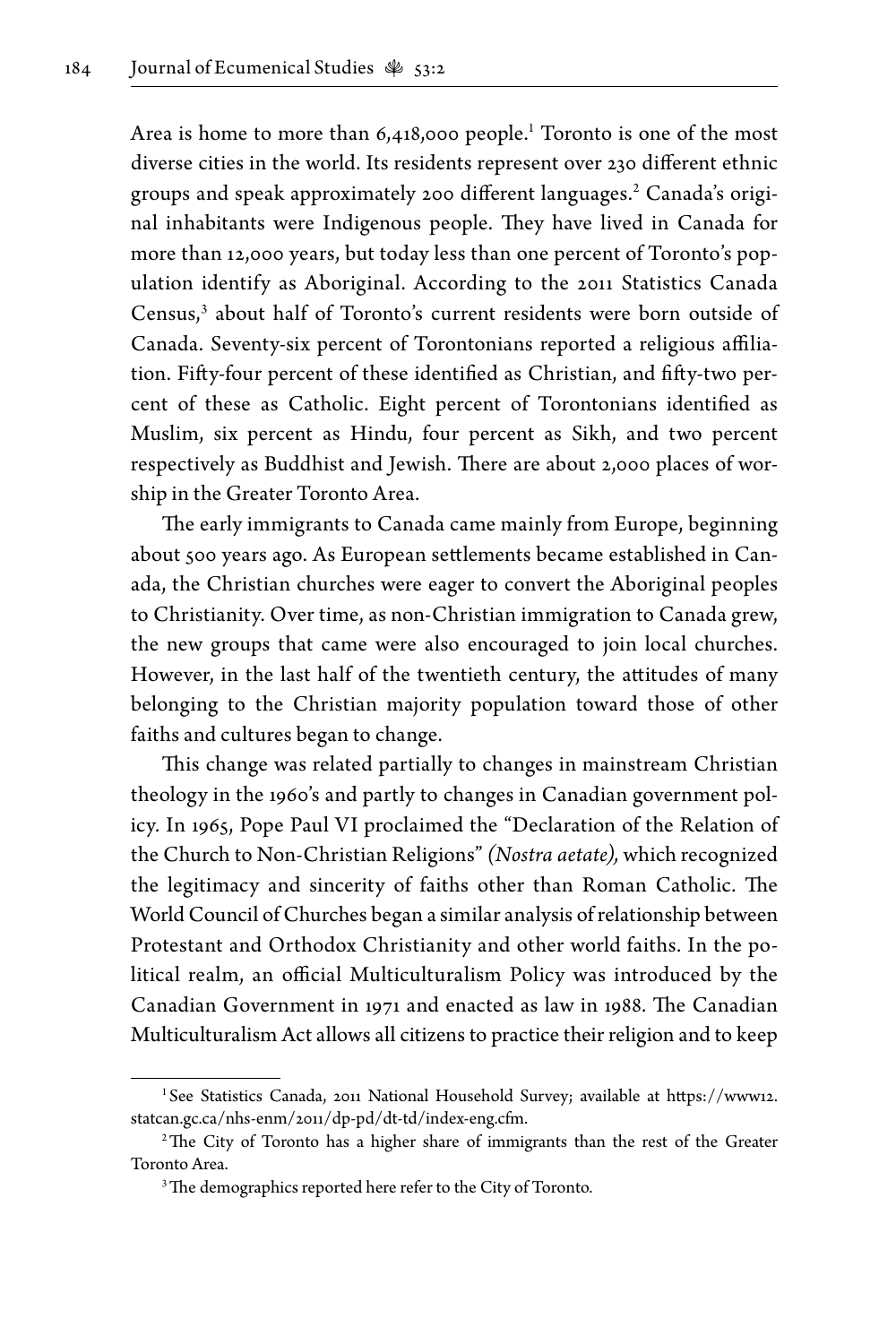their ethnocultural identity without fear of persecution, and it promotes mutual respect between people of different religious and cultural backgrounds. Canada was the first country in the world to adopt multiculturalism as an official policy.

Religious and cultural diversity can be a source of division between people, or it can be one of social harmony and mutual enrichment. Differences in religious beliefs, practices, and rules, especially when compounded by cultural differences, can produce misunderstanding, mistrust, tensions, and conflict among individuals, communities, and nations, even leading to wars. Religious and ethnocultural biases and prejudices can be deep-rooted. They often derive from fear of otherness and/or a history of hostile relations between religious and ethnic groups and can be difficult to overturn. However, religious diversity in a community can promote mutual understanding and respect by members of different faiths, awareness of their shared humanity, interconnectedness and interdependency, and a shared commitment to the common good.

## II. Toronto's Interfaith Movement over the Past Forty Years

The key to fostering positive relations among members of different faith communities is to build successful interfaith relationships. Over the past forty years, there has been a sustained effort by people from different religious and spiritual traditions in the Greater Toronto Area to come together to explore approaches to mutual understanding and cooperation, with the goal of producing social harmony and peace. Such efforts have focused on the following four major areas.

#### *A. Building Trust through Interfaith Relationships*

The roots of the interfaith movement in Toronto go back to the 1930's. The United Church of Canada promoted mutual respect for people with different religions as early as 1936, and the Metropolitan United Church, the largest church in downtown Toronto, began to do broad outreach to people of any faith in the late 1930's. As early as 1938, the Rev. Dr. Peter Bryce of Metropolitan led an interfaith march in Toronto to protest the persecution of Jews in Germany.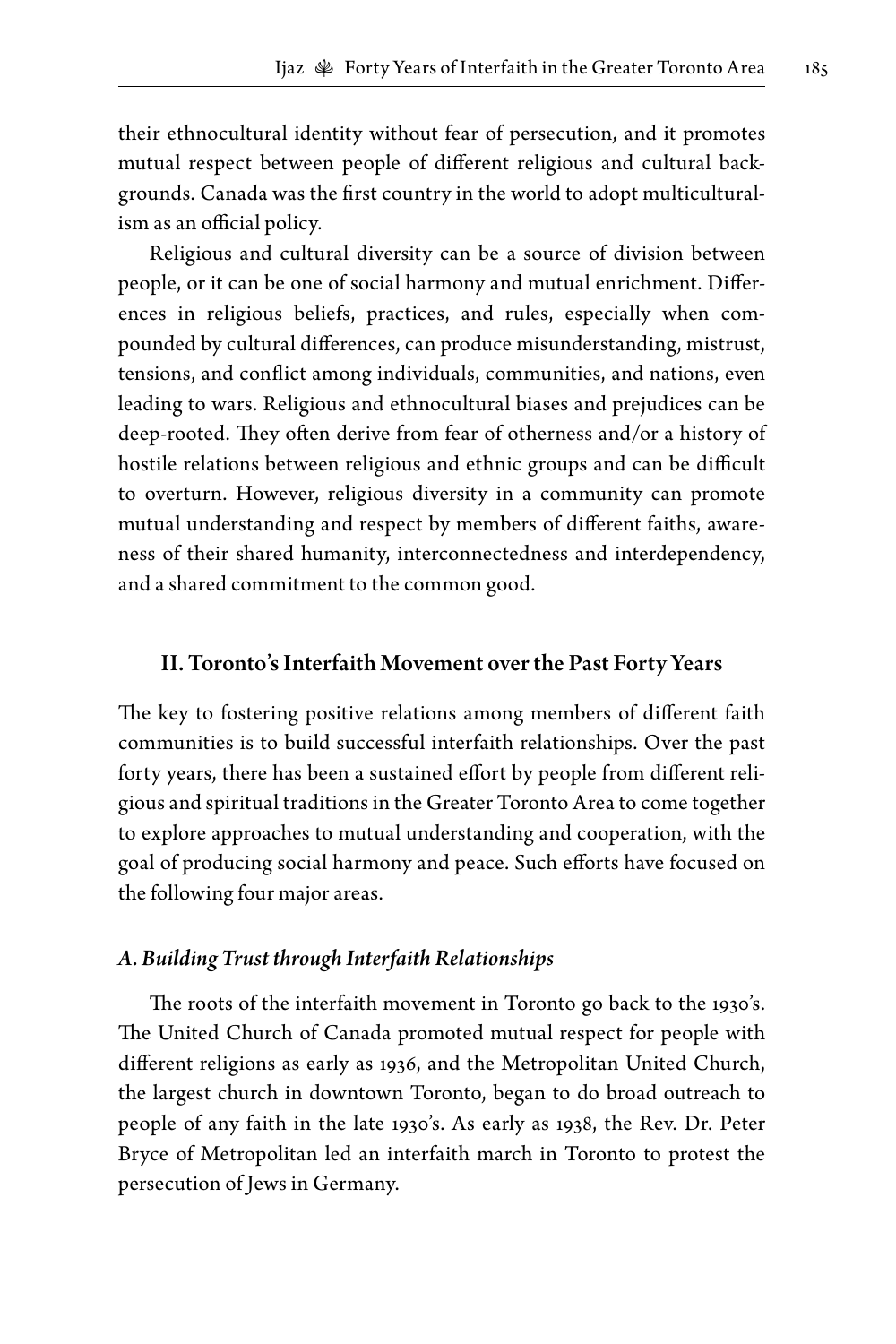Some forty years later (1978), a national meeting was held at a rural retreat in Quebec featuring representatives from different faith communities, which provided the impetus for the development of the interfaith movement in Toronto. Fredelle Brief, who was part of that group, wrote: "We were initially uncertain of each other . . . Some of us belonged to faiths that actively sought converts and others belonged to faiths that felt preyed upon by other faiths . . . [Also], at the beginning, each of us was regarded with some suspicion by other members of our own faith groups. We were the first local members of our faiths who presented interfaith dialogue as a bridge to understanding and acceptance."4

In the first several years of Toronto's interfaith movement, relationships were built between individual members of various faith groups. Over time, other members of their faith communities joined the dialogue, and eventually more formalized intergroup relations arose. Bilateral groups initially involved Christians and Jews, but gradually other groups evolved as well—Jews and Muslims, Muslims and Catholics, Hindus and Catholics, and others. Aside from building relationships with members of other faith traditions, some groups made a concerted effort to foster a deeper understanding of their own religion and of the issues impacting their communities.

To extend relationships between individuals successfully to relationships between faith communities, there must be buy-in and commitment by persons in leadership positions. This occurred in some, but not all, cases. Some religious authorities perceived interfaith relations as a threat to their religious identity. Also, the notion held by some religions that they represent the exclusive path to God and to eternal salvation sometimes conflicted with the emphasis in interreligious dialogue on the equitable treatment of all religions and on mutual respect. To promote the interfaith agenda, a faith community must actively engage its members in interreligious conversations, educate them about other religions, and seek to help them to overcome their mistrust and fear of religious otherness.

Some interfaith programs in the Greater Toronto Area began in places of worship with the formation of MOSAIC Interfaith in Thornhill, a suburb of Toronto, in 1980. The group encouraged dialogue with members of other faiths and later began to hold an annual "From Abraham Three

<sup>4</sup> Fredelle Brief, personal communication.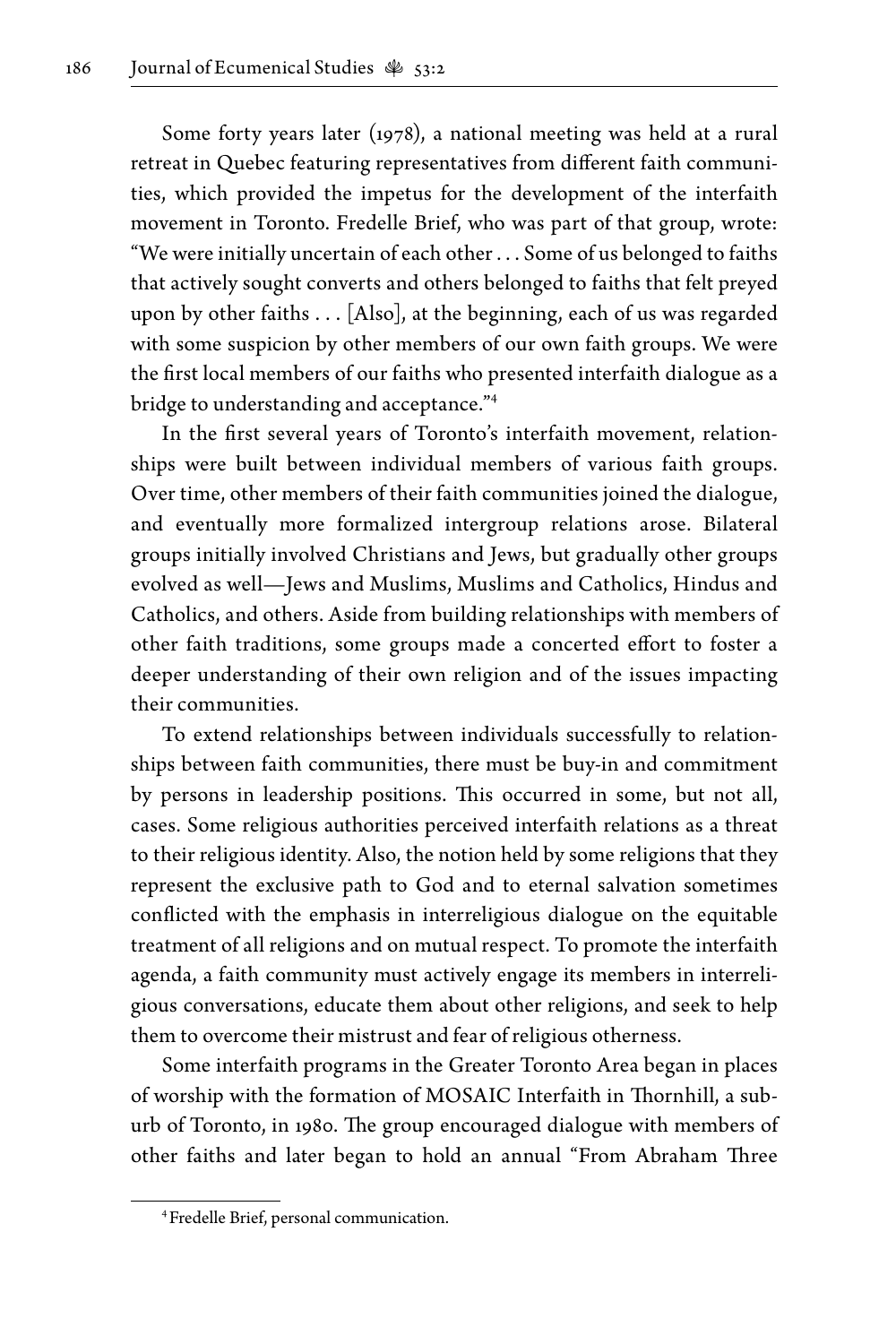Faiths" interactive lecture and a Peace Meal. One summer, a youth bus visited First Nations communities across Canada and various faith groups in Montreal, Toronto, Barrie, Edmonton, and Vancouver.

In the mid-1980's, The Anglican Church of Canada emphasized the need not just for dialogue with people of other faiths but also for genuine relationships with them. It began to pursue formal dialogue with people of other Christian churches and people of other faiths. In a similar vein, the Roman Catholic Archdiocese of Toronto established an Office of Ecumenical and Interfaith Affairs in 1987 to promote Christian unity as well as interfaith understanding and cooperation through prayer, dialogue, and teaching. In the early 1990's, Scarboro Missions, a Canadian society of Catholic priests and laity, began to engage in interfaith work.

Building successful interfaith relationships entails becoming aware of and responding to the needs of all parties involved, as well as advocating for each other and for shared concerns with larger organizations, institutions, and government bodies at the municipal, regional, national, and international levels. In 1985, the University of Toronto Campus Chaplain's Association started to offer spiritual support to students, staff, and faculty of different religious backgrounds and to facilitate related rites of passage, such as weddings, funerals, memorial services, and so forth. In 1990, the Canadian Council of Imams became a full member of the Inter- Faith Committ ee of Federal and Provincial Governments, as well as of a municipal one. The Canadian National Muslim-Christian Liaison Committee, established in 1995, brought together representatives from Muslim and Christian national organizations to discuss areas of sensitivity or conflict and other issues of common interest. From the late 1990's onward, a growing number of organizations in and around Toronto began to promote an appreciation of religious diversity, the sharing of knowledge and wisdom, and dialogue and cooperation.

The Toronto interfaith movement took a major leap forward with the formation of the Toronto Area Interfaith Council (TAIC) in 2004. Its aim was to initiate a dialogue among leaders of city government and of faith communities to foster mutual understanding, cooperation, and partnership. The Council has representatives from more than forty faith communities and interfaith organizations. TAIC is dedicated to affirming the importance of ethics, spirituality, and faith in daily life and to the promotion of mutual respect, acceptance, and harmony among the faith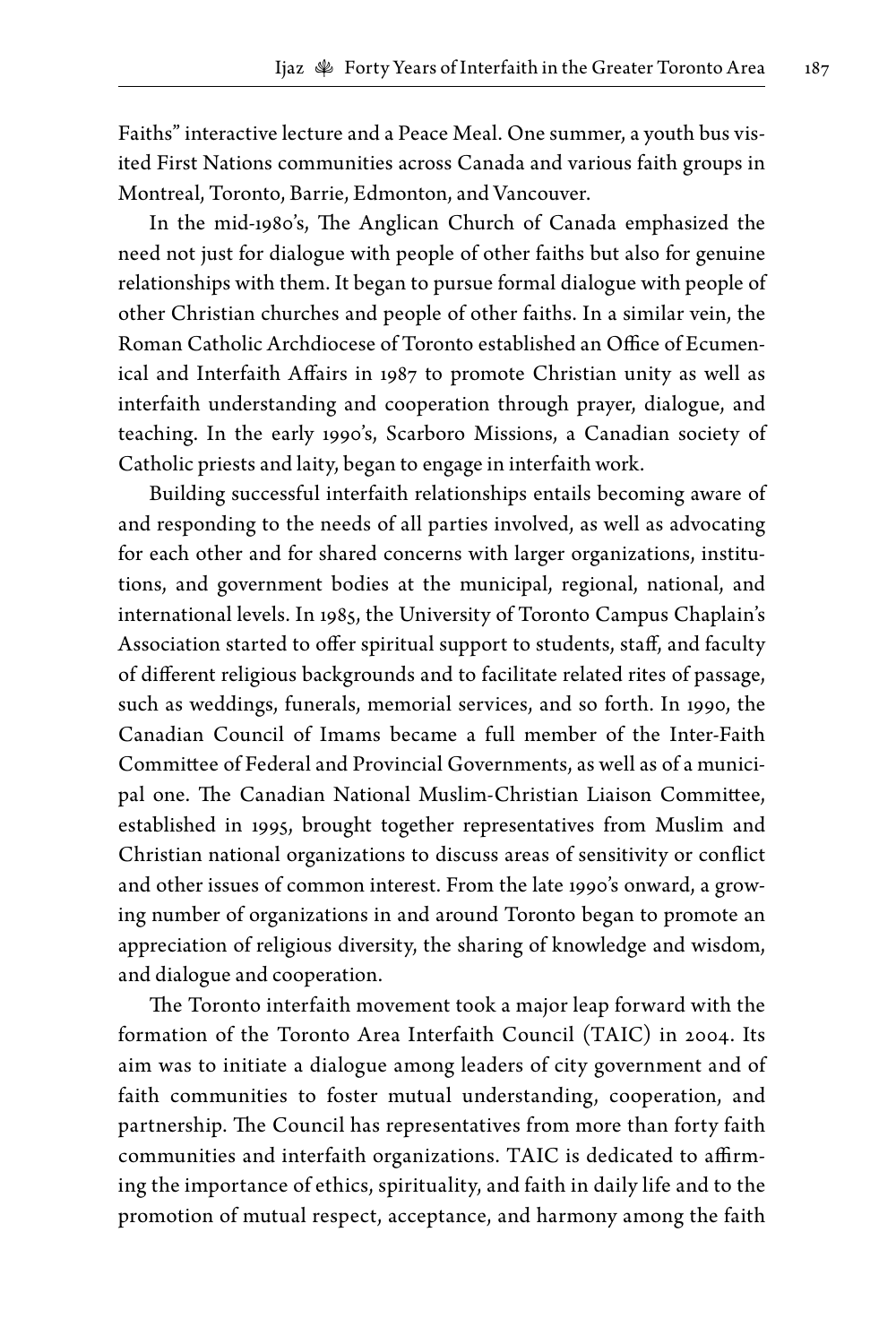communities of the Toronto area. It organizes discussions and events, including breakfasts with the Toronto Mayor and Council, and supports events organized by other groups.

By 2010, various neighborhood communities in Toronto began to conduct their own interfaith activities. The Danforth Interfaith Community organized an annual walk from mosque to church to synagogue. The following year, different faith groups in the Thorncliffe Park, Flemingdon Park, and Surrounding Communities began to discuss shared community concerns. Gatherings were held in places of worship in Etobicoke to discuss issues such as housing, protection of rental units, revitalization in the community, and matters pertaining to the local detention center. Multifaith worship services were organized in different parts of the city, as were interfaith concerts, dinners, retreats, student essay competitions, and annual celebrations of World Religions Day and of World Interfaith Harmony Week.

World Interfaith Harmony Week, held annually in Toronto since 2013, entails a variety of interfaith activities that take place worldwide during the first week of February. Participants seek to create a world of peace, social justice, and a sustainable environment by cooperating with interfaith efforts around the world. The eight Toronto 2015 activities won third prize out of over ninety submissions globally, and two representatives from Toronto received the award from King Abdullah of Jordan, the founder of World Interfaith Harmony Week.

Forming relationships with members of other faiths builds trust, but building trust through interfaith relationships can take years. It is modelled by interfaith couples, as illustrated by the *Interlove Project,* a documentary photography and interview series by award-winning Toronto photographer Colin Boyd Shafer and his team, which explores how people of different faiths come together in love and mutual respect.

#### *B. Learning about Other Faith Traditions*

Building positive relationships among diverse individuals and groups entails openness to learning about each other and respecting the differences of others. Learning about another religion can reduce the discomfort and mistrust a person may feel with respect to the other faith tradition, clarify misconceptions, and eliminate negative stereotypes and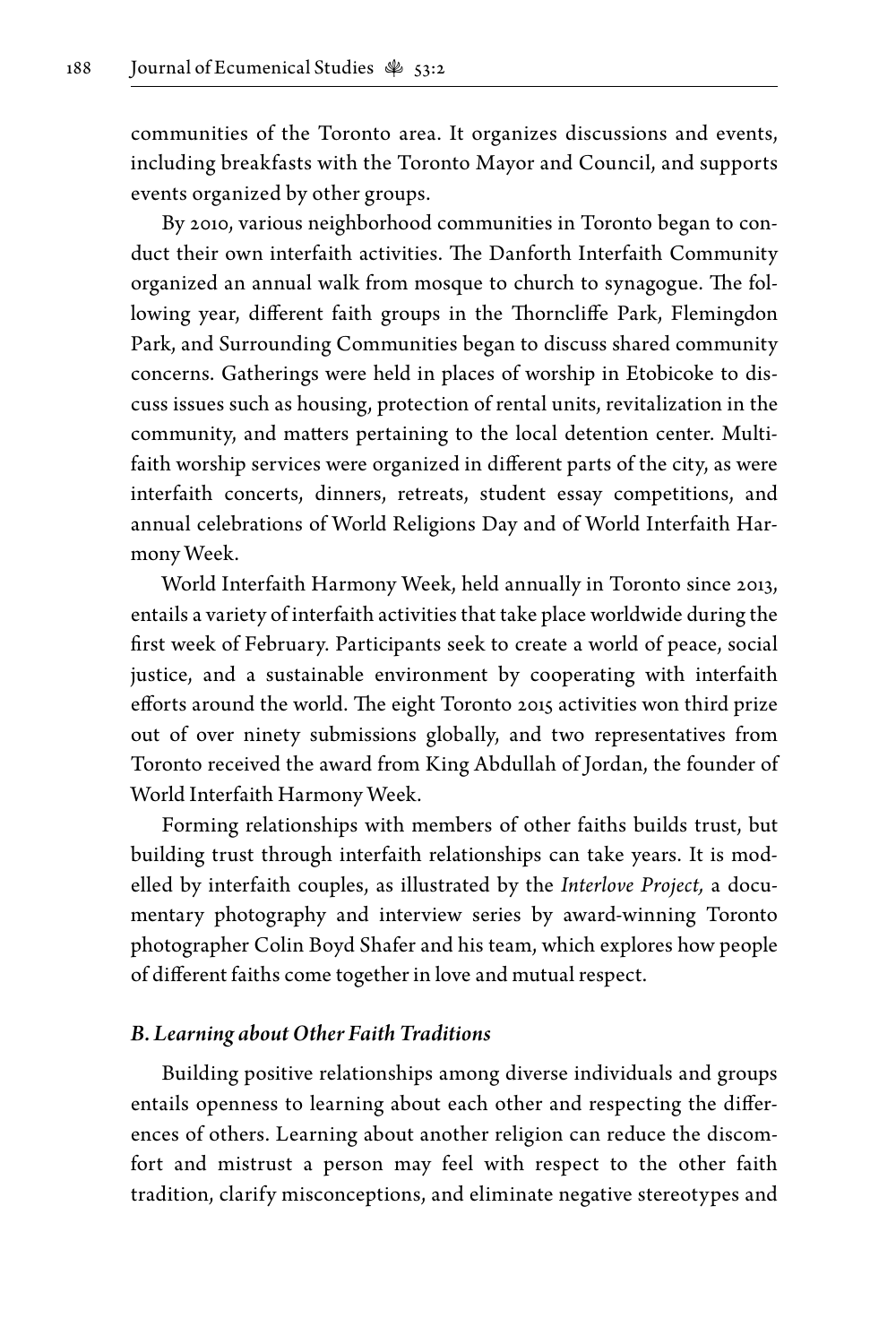prejudices. It enables the individual to enter more deeply into the way of thinking and experiencing the world by members of the other religion, and it creates awareness of similarities and differences between their own and the other faith.

Over the years, a host of educational interfaith activities have taken place in Toronto, including lectures, conferences, training programs, television programs, and specific activities involving youth and women. As early as 1978, the Horizon Interfaith Council produced TV programs that presented the beliefs and traditions of Toronto's diverse faith community. Vision TV, which went on the air in 1988, was the first multifaith national TV network in the world. Based in Toronto, it broadcast programs from over seventy faith groups. When it was sold in 2012, funds from its sale supported the creation of the Inspirit Foundation, which funds projects that promote engagement and exchange among young people aged eighteen to thirty of various spiritual, religious, and secular backgrounds.

Until its closure in 2017, after more than twenty years of operation, Scarboro Missions organized a multitude of interfaith lectures, panels, and dialogues. Annually, 5,000 high school students went through its day-long interfaith retreat program. Using the Golden Rule as expressed in many religions as a reference point, it sought to engender character education in young people using play, creativity, meditation, and the arts, exposing students to the transformational wisdom of various religions.<sup>5</sup> This educational model has been adapted for use with various youth and intergenerational audiences in the larger community and worldwide.

The Encounter World Religions Centre, in place since 1998, offers a range of classes and programs for a variety of participants in the Greater Toronto area. More than 70,000 people throughout North America have heard, seen, and experienced these programs. Encounter's carefully designed visits to houses of worship and their use of sacred objects, ethnographic icons, and religious symbols as pedagogical tools provide a unique introduction to, and experience of, faith traditions, their heritage, and their people. Kids for Peace, formed in 2004, seeks to promote interreligious peace and harmony by annually bringing four Jewish, four Christian, and four Muslim elevenyear - olds from Israel to a summer camp in Canada, together with an equal number and composition of Canadian children.

<sup>&</sup>lt;sup>5</sup> These workshops are being continued at Mary Ward Center.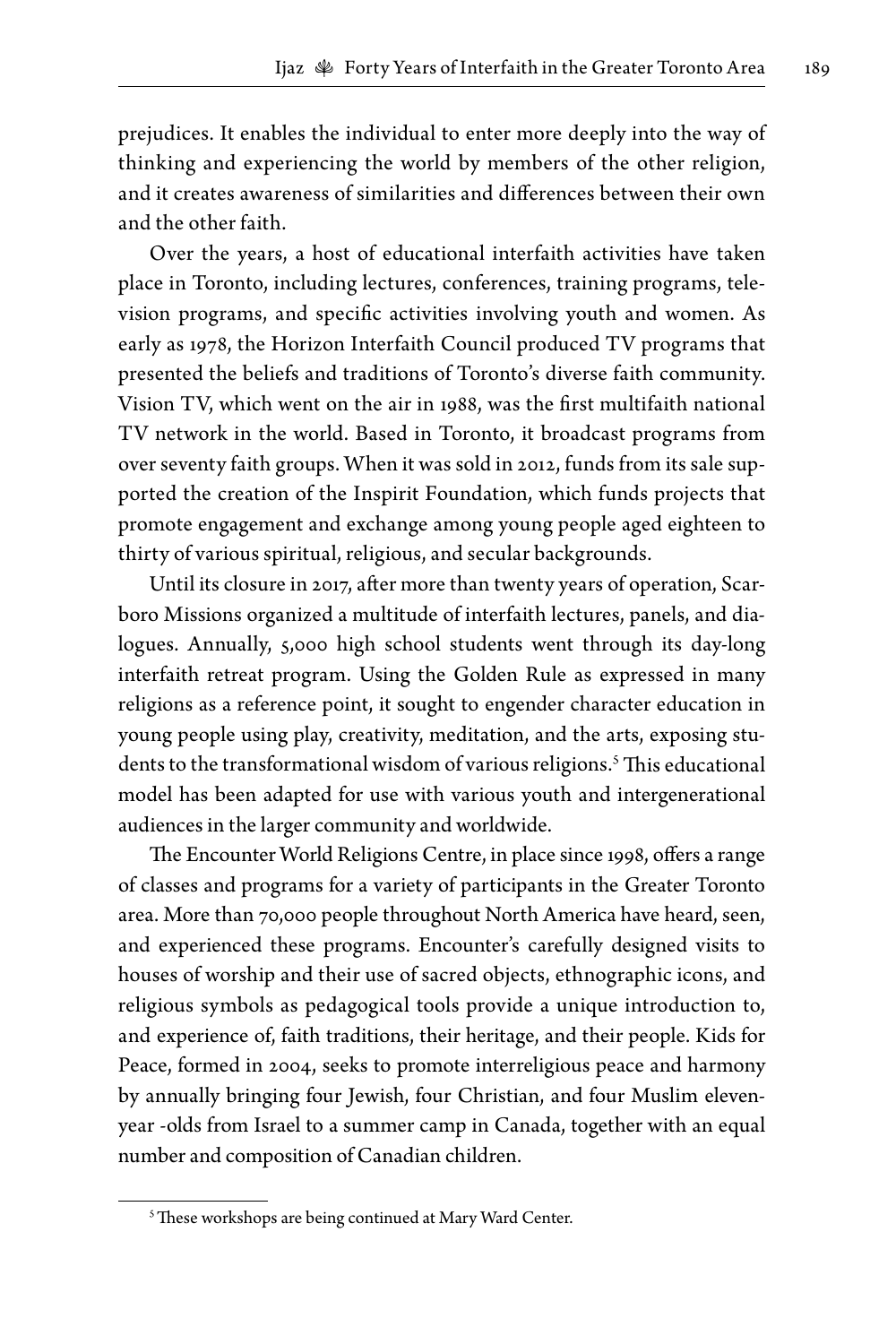The University of Toronto's Multi-Faith Centre, established in 2007, encourages interfaith dialogue and spiritual development as part of the learning experience for all students. It accommodates a variety of spiritual and faith-based practices, with more than seventy groups running programs there, and it also welcomes interfaith activities by outside groups. Its Religious Diversity Youth Leadership Project offers a Religious Diversity Dialogue Certificate Training Program. In 2013, the annual conference of NAIN, the North American Interfaith Network, a coalition of interfaith organizations functioning in Canada, the United States, and Mexico, held at the Multi-Faith Centre, attracted interfaith activists from throughout North America.

Since 1980, the Ahmadiyya Muslim Jama' at Canada, in cooperation with several cities, academic institutions, faith-based associations, and other groups, has organized an annual World Religions Conference. The Noor Cultural Centre, in existence since 2003, provides a variety of educational programs on Islam and Islamic culture, as well as activities related to cultural and religious diversity, interfaith relations, and social justice. Major interfaith events have been held there. For example, Noor has participated since 2008 in the Twinning of Mosques and Synagogues program, initiated by the Canadian Association of Jews and Muslims. The program matches mosques and synagogues in the Toronto area and arranges visits to each other's houses of worship and various joint activities.

Women's Interfaith Dialogue, a coalition of Jewish, Christian, and Muslim women, produced a variety of multifaith education programs between 1989 and 2001, including a Women's Interfaith Seder, a speaker series with multifaith panels, and comparative scripture study sessions. Similar scripture studies have been offered since 2004 for Jewish and Muslim women by a group called Shema and Iqra. This group has also instituted a Jewish- Muslim planting project for youth and an art exhibit that explores texts and contexts in the work of Jewish and Muslim artists.

The Intercultural Dialogue Institute, founded in Toronto in 2005 by persons of Turkish Muslim descent, is now a Canada- wide organization. Seeking to promote respect and mutual understanding of all cultures and faiths through partnership with other communities and with cultural, religious, and interreligious organizations, it organizes educational and cultural seminars, conferences, discussion panels, luncheons, interfaith family visits, and dinners, as well as cultural exchange trips.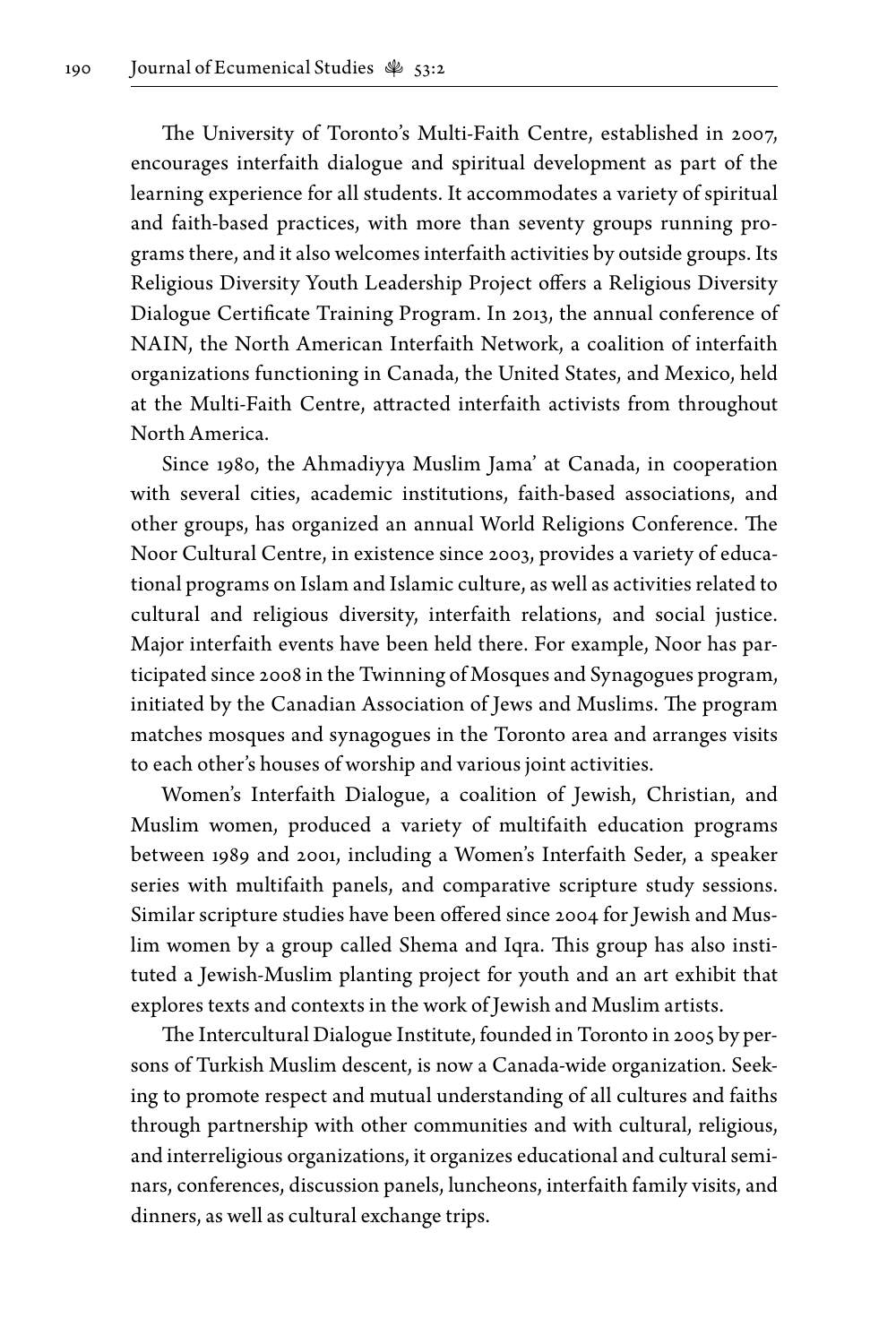There are interfaith or multifaith youth groups that promote friendship, dialogue, interfaith education, and social-justice activities. They include, among others, the Muslim-Catholic Student Dialogue, founded in 2010; Ummah United, an Islamic outreach group formed in 2015; and Faith House Toronto, an intentional community of the Student Christian Movement of Canada that was established in 2015.

Several Toronto organizations have developed a variety of interfaith resources. Scarboro Missions has compiled an impressive electronic collection of interfaith educational resources for schools, youth groups, and adult groups, along with an extensive compilation of curriculum and other interfaith materials from all over the world. Its Golden Rule Poster has gained international renown as an educational and interfaith resource. The poster features the Golden Rule—Do to others as you want others to do to you—symbolically and scripturally, in thirteen religions. It has been translated into numerous languages and is on permanent display at the Vatican and the United Nations. Scarboro Missions' *Toronto Interfaith Youth Directory* provides a comprehensive listing of interfaith youth groups and activities.

A historical directory of Toronto interfaith activity has been compiled, listing more than eighty interfaith groups and events with a brief description of their objective and contact information. Available online on the Scarboro Missions website, it is constantly updated.<sup>6</sup> Modeled on the Golden Rule Poster, Faith in the Common Good has developed a Green Rule Poster that draws upon the ecological wisdom of fourteen faith traditions. Its Greening Sacred Spaces program provides practical assistance to faith communities with both the educational and the spiritual dimensions of greening, as well as the "how to" side of audits and retrofits involved in reducing a faith community's ecological footprint. It is supported by government funding.

The United Church of Canada has a long-standing commitment to interfaith work. In 1986, it apologized to Indigenous Peoples for its part in colonization and, in 1998, specifically for its role in Indian residential schools. The church has produced in-depth documents on whole-world ecumenism and United Church dialogue with the Jewish, Muslim, and

<sup>&</sup>lt;sup>6</sup> See note 1, above; the web resources continue to be available despite the closure of Scarboro Missions.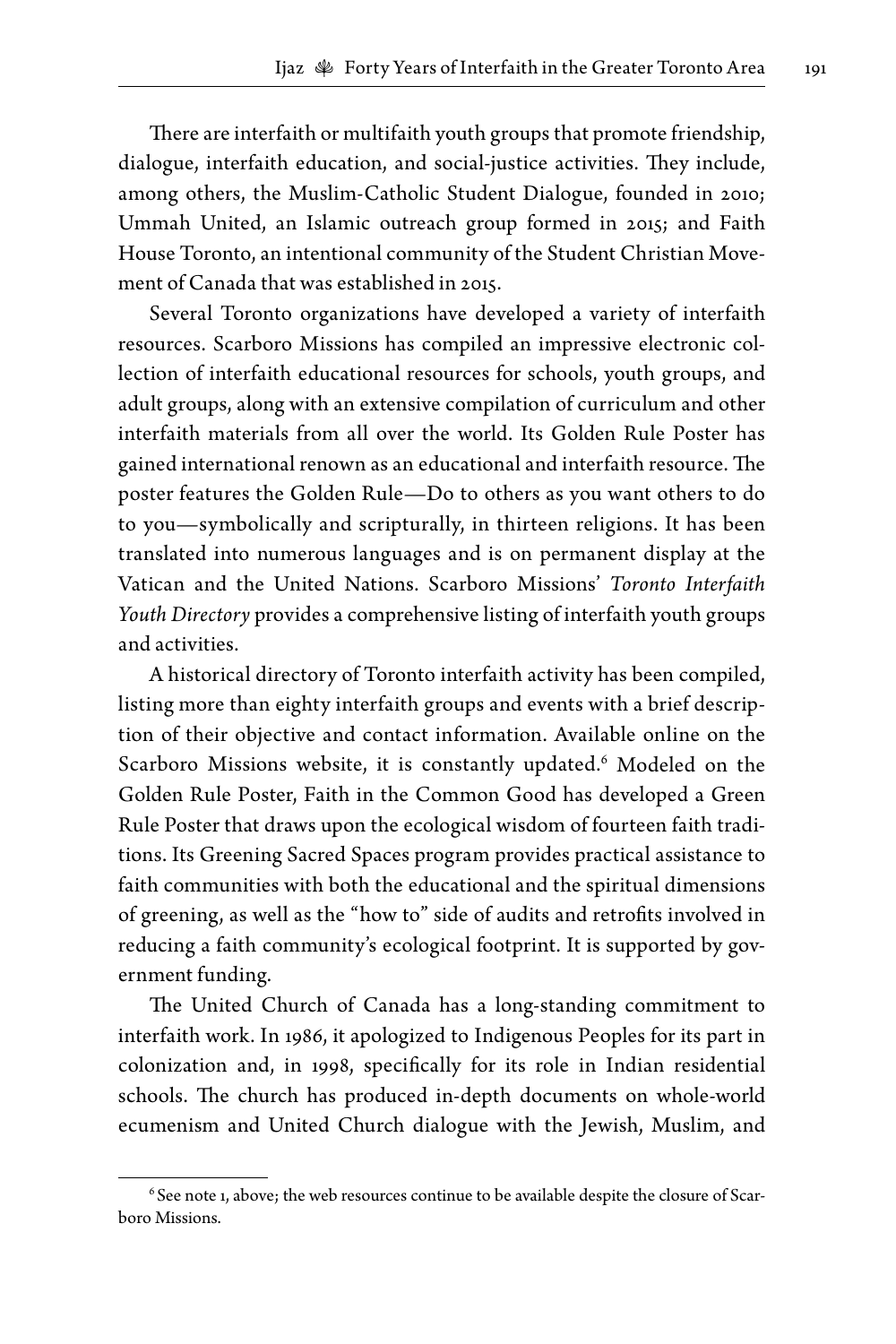Hindu communities. Its publications include a collection of interfaith stories, *My Neighbour's Faith*.

Learning about faith traditions other than one's own broadens one's perspective. It can deepen one's relationships with members of the other faiths as well as help one gain new insights into and a deeper understanding of one's own faith.

## *C. Collaborating on Social- Justice Projects*

As people from different faith communities came together in Toronto, it became clear that a major goal of interfaith activities was to affirm the equal dignity of all human beings and their right to be respected as who they are, including in the practice of their faith. There was a growing recognition that justice, compassion, peace, and service are values shared by all faith traditions, along with a commitment to human rights and human responsibilities. Over time, interfaith and multifaith groups were established to address social- justice issues. Some of their projects sought to combat prejudice, discrimination, and racism, while others focused on the provision of equitable social services for members of marginalized groups.

With the increasing number of immigrants from Asia, the Middle East, Africa, and the Caribbean to Canada in the 1990's, issues of racism came to the forefront, especially between Christians and Muslims. Christian-Muslim dialogue groups developed, and some interfaith projects intended as anti-racism programs were sponsored by different levels of government. Faith- centered symposia and discussion groups were organized on issues related to human rights, religious freedom, and the Canadian Charter of Rights and Freedoms. During the Pan American Games in Toronto in 2015, an interfaith prayer service was held to address human trafficking.

The tragedy of the attacks of September 11, 2001, inspired much interfaith activity in Toronto. Spontaneously, people of different faiths came together, and many multifaith worship services were held. At the same time, fear and mistrust of political motives of some faith groups increased and became the theme of public conversations. This produced a new effort by a number of faith communities to focus on common values and to actualize them for the common good.

The Ontario Multifaith Council, recently renamed the Canadian Multifaith Federation, has been providing chaplaincy services for people in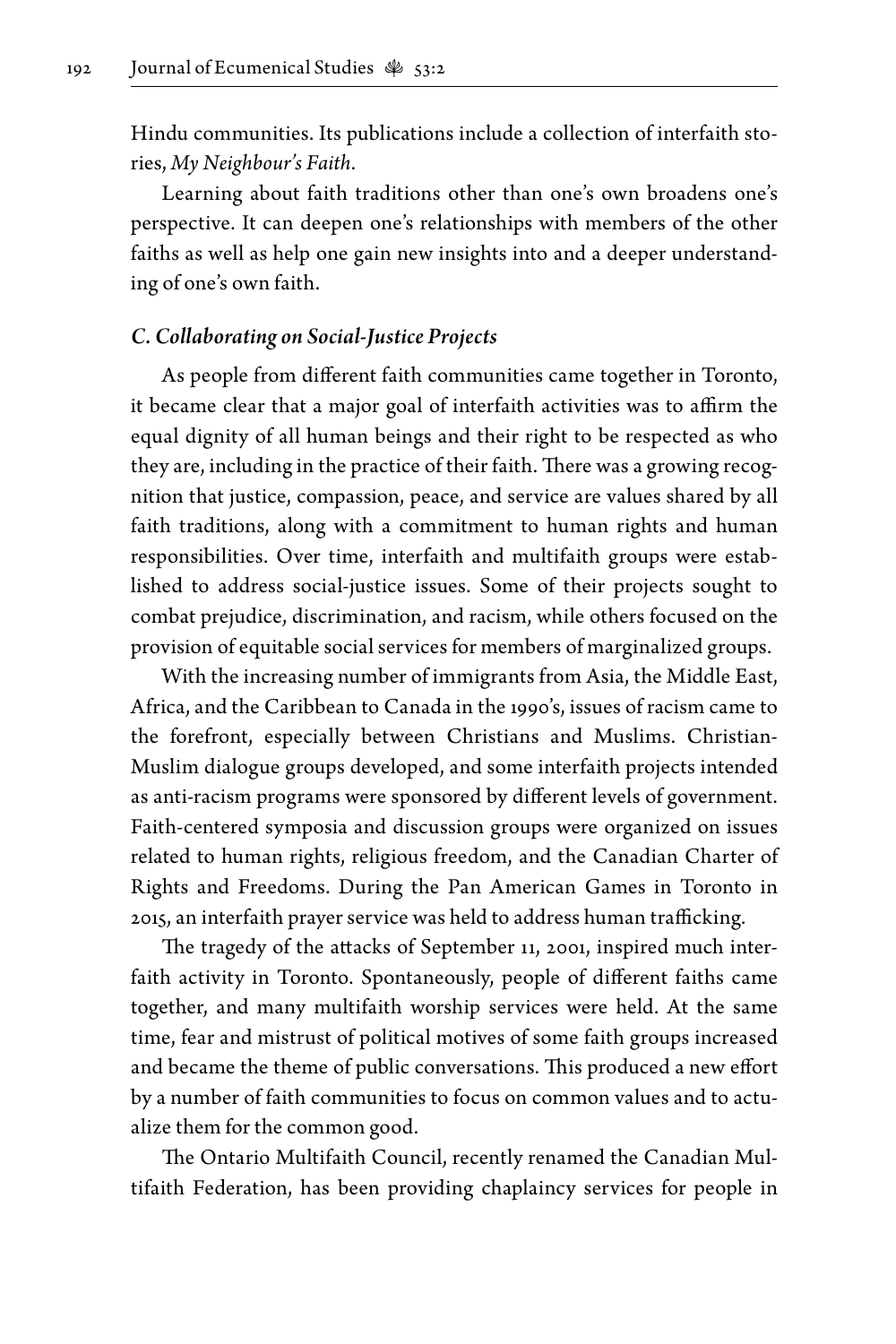hospitals, prisons, and long-term-care homes since the 1940's. First Nations elders have been serving as chaplains since the early 1980's. Over time, interfaith and multifaith groups began to address issues of poverty, hunger, and homelessness by members of marginalized groups. The Interfaith Social Assistance Reform Coalition (ISARC), a provincial network of faith groups formed in 1986, took this agenda to provincial legislators by working with leaders from all political parties. In 1998, the Mosaic Interfaith Out of the Cold Program was born, a coalition of over fifty faith and interfaith communities, which coordinates shelters for the homeless in York Region. In the same vein, the MultiFaith Alliance to End Homelessness was formed in Toronto in 2007 to advocate for decent, affordable housing for people in need, and it is partnering with others to do so. Since the beginning of the twenty-first century, multifaith chaplaincy services have been provided at many airports in Canada, as well as in hospitals and correctional facilities, and many food banks in Toronto have become cooperative interfaith efforts. There have been special interfaith projects centered on youth, Aboriginal people, women, and the LGBT community.

Faith in the Common Good, established in 2000, emphasizes the sacredness of natural resources and clearly defines resource conservation and sustainability as social-justice issues. Closely associated with Faith in the Common Good is Fossil Free Faith, established in 2014, a multifaith consortium made up of volunteers supporting and engaging one another and various faith institutions on issues of climate justice, fossil fuel divestment, and clean energy reinvestment. A conference held in Toronto in 2015 highlighted the importance of faith-based action in enhancing community-based resilience to extreme weather impacts.

In recent years, the "Awakening the Dreamer, Changing the Dream" symposium of the Pachamama Alliance was conducted in a number of faith and interfaith settings. This is a transformative educational workshop aimed at bringing about a human presence on earth that is environmentally sustainable, socially just, and spiritually fulfilling.

Faith in the City, established in 2013, provides a forum for faith leaders, lay people of various faith traditions, and concerned city Councillors to identify and address social-justice issues and to encourage people of faith and their organizations to work together in service and advocacy. The World Association for Christian Communication (WACC), an ecumenical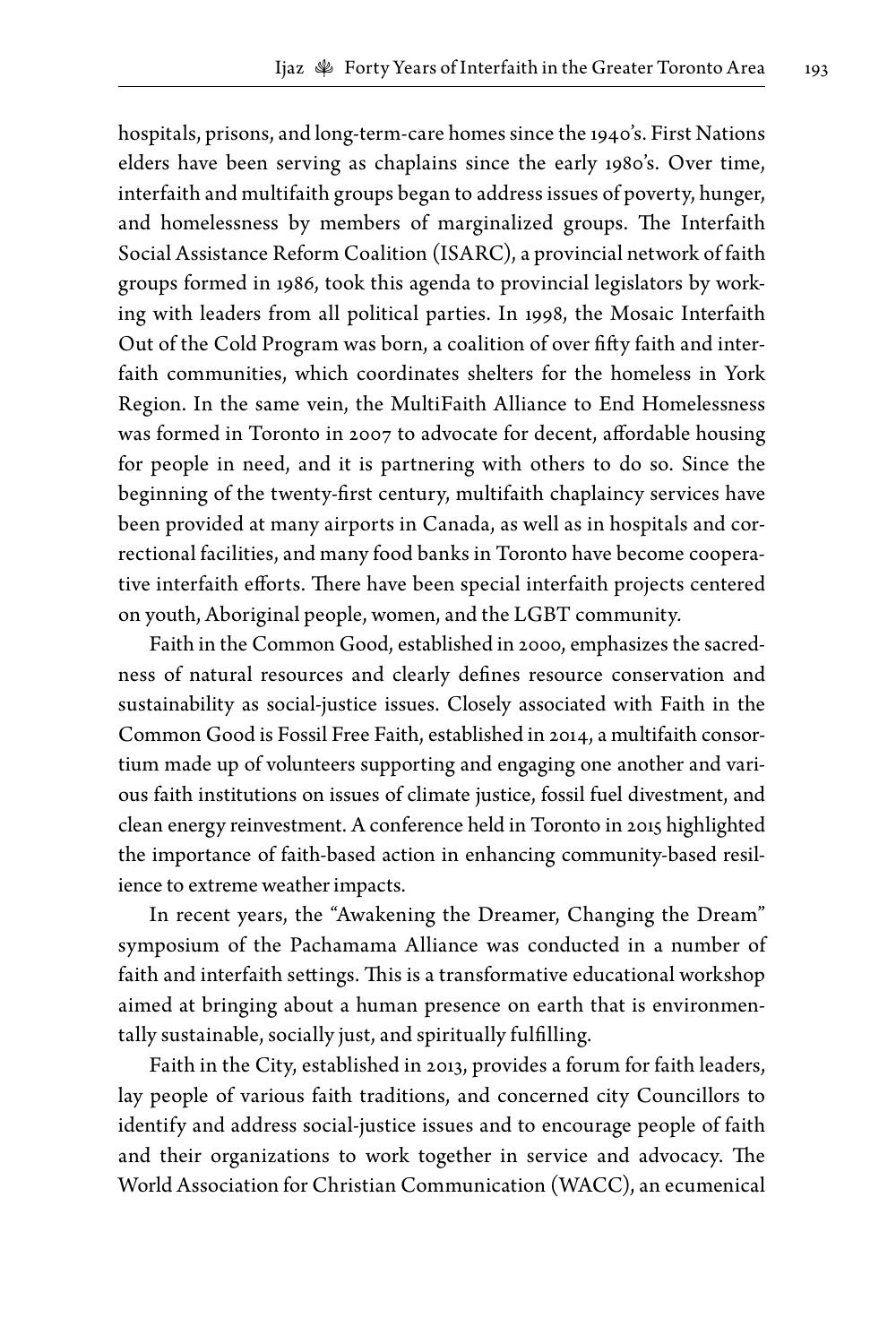organization based in Toronto since 2006, has been working locally and internationally with project partners to implement communication initiatives aimed at advancing social justice, gender equality, and interfaith dialogue.

While many social-justice activities were organized by interfaith groups, these groups often operated in isolation from each other, without much coordination among them.

#### *D. Sharing in the Wisdom Traditions of Other Faiths*

In the early stages of Toronto's interfaith movement, the emphasis was on achieving religious and cultural harmony through interpersonal and intergroup communication and mutual understanding. Over time, a shift in focus occurred. An increasing awareness of our shared humanity, shared human values and principles, and shared responsibility for creating a world in which every individual is treated fairly and with dignity and respect eventually led to multifaith activities to promote social justice. With a growing focus on shared goals and collaboration across religious boundaries, religious differences were emphasized less, and deeper similarities were highlighted—but a further evolution occurred in the interfaith movement.

There has been an increasing recognition that religion has to do with more than religion-specific beliefs, rituals, and laws. Its essence is spirituality, and its key objective is to help us to become better human beings so as to transform the world. Spirituality has to do with our inner self, our experience of the Transcendent, of Spirit, of God, and living from the awareness drawn from that experience. Spirituality engages us in a journey of inner growth and transformation and prompts us to become aware of the sanctity, interconnectedness, and unity of all being.

Throughout the interfaith movement in the Greater Toronto Area, there has been a stream of experiential activities focused on spirituality and the wisdom traditions of various faiths. This has been reflected in the formation of certain groups and in the development of particular activities and events. In the early 1980's, the Roman Catholic Focolare movement emphasized a spirituality of communion, a way of life based on mutual love as a route to building a society where peace and harmony are fostered through loving relationships. The Brama Kumaris World Spiritual Organization, present in Toronto since 1987, conceived of itself as a family gather-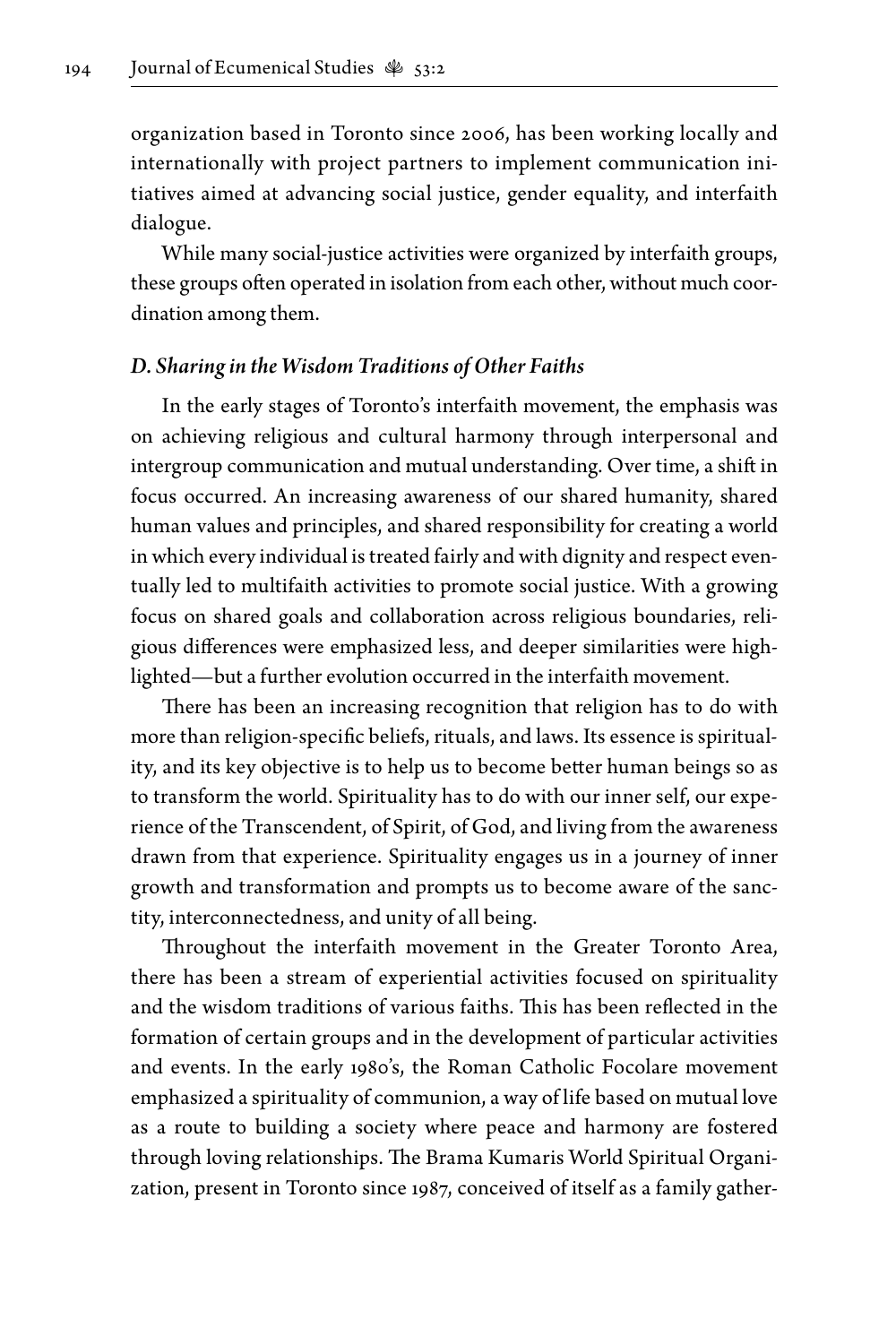ing of inwardly directed individuals from different parts of the world and from many religious backgrounds who care about people and who are intensely interested in cultivating their connection with the Divine. Soul of the Mother, an Indigenous spiritual community at Six Nations Grand River Territory south of Toronto, has been offering healing to transform the lives of individuals and to inspire communities since 1994. Kahontakwas, Diane Longboat and a team of Spiritual Warriors of Peace conduct ceremonies for the revitalization of First Nations and for the spiritual renewal of people of all faith traditions who are seeking to understand the essence of spirit. The Natural Laws of Mother Earth and the Spiritual Laws of the Creator are seen as paramount to building a new humanity. Soul of the Mother has attracted many nonindigenous members and is often asked to begin interfaith events with its ceremonies.

In the Universal Worship Service, initiated in Toronto in 1995, people light candles to celebrate the greatness of the world's religions and their attempts to remove darkness from daily life. Readings from the holy books of different religions promote reflection and meditation. Devotion is expressed through chanting sacred songs from different traditions and reciting prayers to God and the Prophets. There is an opportunity to be silent, to allow the learnings and blessings created by the service to penetrate the participants.

The Centre for Spirituality at Work, founded in 1999, is a network of about 800 people, employed, unemployed, self- employed and volunteers, who seek to deepen their spiritual understanding, experience, and connection; to draw upon a deeper wisdom within and around themselves; to work consciously toward achieving real results in their work and to help others to do the same. The Centre has organized a number of major conferences in Toronto and currently operates primarily through the internet.

The Institute of Traditional Medicine  $(ITM)$  began its interfaith activities in 2004 with a Prayer Festival of representatives from different faith and spiritual traditions who shared their teachings and ceremonies. ITM promotes the integration of the world's traditional medicines and wisdom traditions with conventional and modern healthcare approaches.

Sacred Journeys into Silence have been practiced in Toronto since 2006, on or around Canada Day, July 1st. There have been five gatherings so far of Interfaith Elders who share a certain essence in the contemplative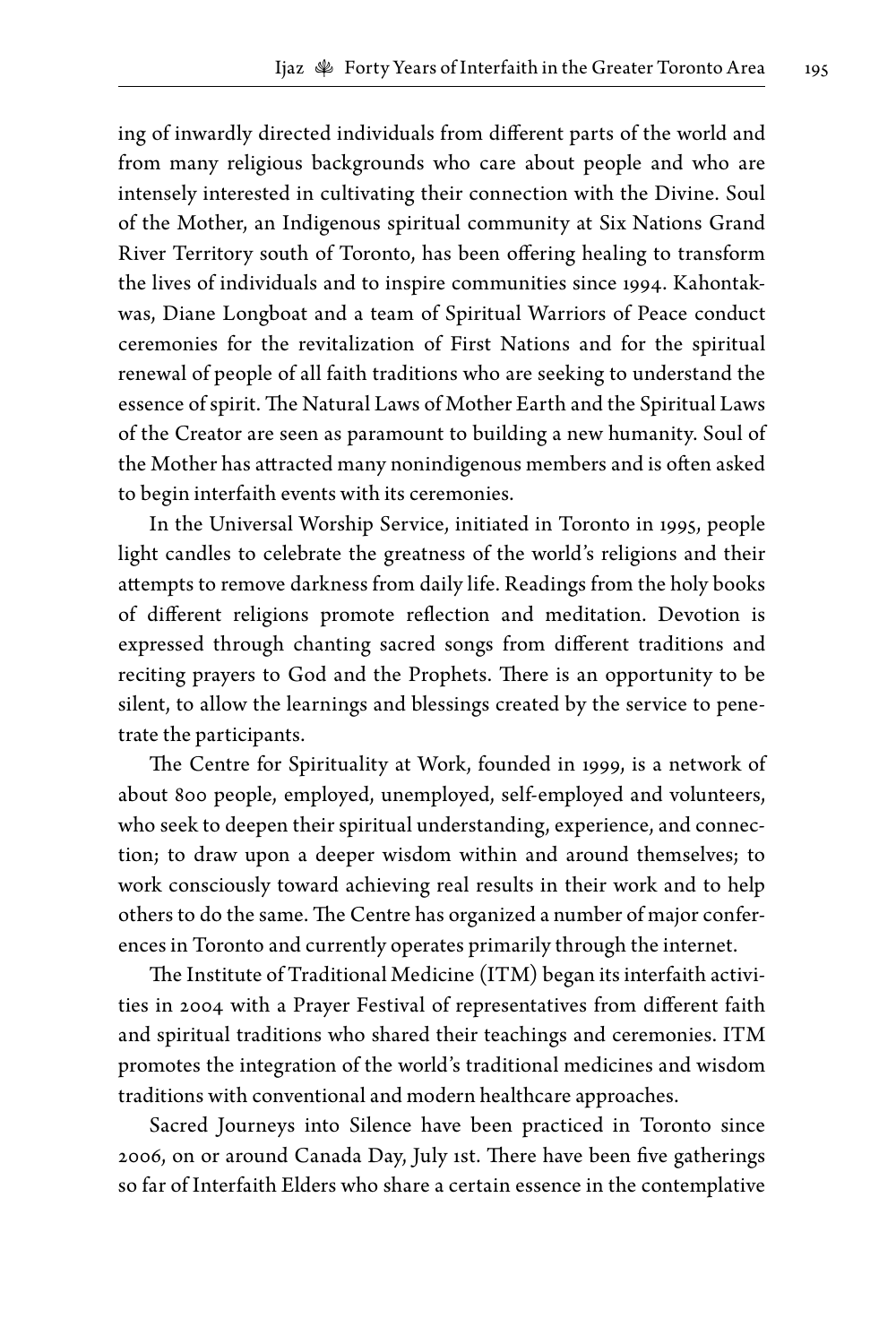path, leading to silence and inner peace through prayer and spiritual practices across a number of traditions. Hosted by the Chinmaya Mission Toronto and the University of Toronto's Multi- Faith Centre, the programs open with a consecration ceremony performed by Elders of one of the Native traditions of Canada. Then, Elders from other faith traditions describe their respective pathways into silence. Presentations on topics such as the nature of spiritual awakening and the power of solitude and stillness are interspersed by contemplative walks and participation in each other's spiritual practices.

The Spiritual Dialogue Circle, formed in 2009, challenges participants to listen deeply to and learn from others; to share their experience of aligning their personal inner wisdom with their religious, spiritual, or other practices in their daily lives; and to foster peace within themselves and, as a result, in the world.

Immanent in deep spiritual experience is a sense of unity and solidarity with all human beings, especially those exposed to or suffering from hardship. Within the last ten years, numerous multifaith prayer services and vigils in Toronto have addressed natural disasters, religious persecution, and victims of war. The interfaith community also joined some 10,000 people in the Toronto March for Jobs, Justice, and the Climate in 2015. Before the march, there was an inspirational session of songs and meditations.

Interspirituality—sharing in the wisdom traditions of other faiths and learning from them—helps us to grow as individuals, communities, and global citizens. It emphasizes spirituality as the common basis of all faith traditions, the interconnectedness and interdependency of all human beings, and their shared responsibility to humankind and to all living beings. Interspiritual dialogue challenges us to explore the deeper meaning behind our religion's teachings, to open ourselves to the human and spiritual resources available through other faith traditions, and to grow through them. It encourages us to observe or even participate in the spiritual practices of other traditions, without having to adopt their religious rules and beliefs.

# III. The Social and Religious Impact of Toronto's Interfaith Movement and Future Directions

Over the past forty years, the interfaith movement has become a unifying force in the Greater Toronto Area. Bridges have been built and alliances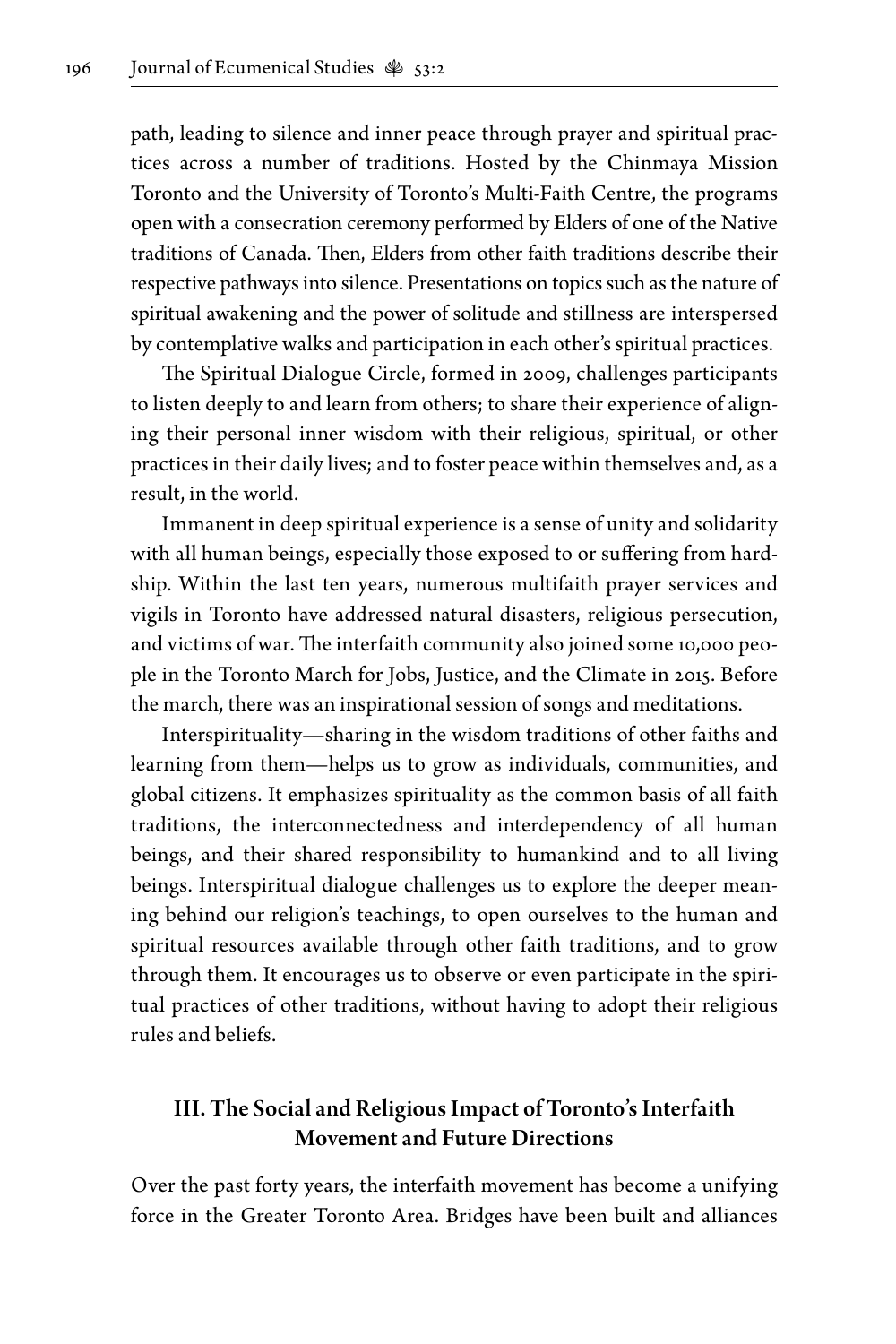forged among diverse faith communities, which had lived largely in isolation from each other previously. The interfaith movement has fostered a change in attitude on the part of many individuals toward other faiths. Through personal relationships among members of various faith traditions, many stereotypes, prejudices, and suspicions about other religions have been eliminated, and mutual trust has been built.

Interreligious interaction and dialogue, along with more formal interfaith education, have helped members of different faith communities both to learn about and to respect each other in their commonalities and differences. The multitude and variety of interfaith-education activities held across Greater Toronto has fostered greater mutual understanding by members of various religions. The interfaith movement has also led to a growing awareness of shared spiritual meanings and common values behind diverse religious forms. The recognition of the equal dignity and equal rights of all human beings has produced a wealth of interreligious social-justice activities.

Th ree of the obstacles to successful interfaith work in North America are lack of infrastructure, lack of funding, and lack of skilled interfaith professionals. Volunteers have done the vast majority of interfaith work in the Greater Toronto Area over the past four decades. This work has largely been driven and sustained by a spirit of goodwill and alliances between individual members of different faith communities. While in many respects, there appears to be an explosion of interfaith activity in Toronto, there has been very little solid ongoing interfaith infrastructure to support all the work and goodwill that have emerged. This creates a kind of boomand-bust, stop-and-start, "here today and gone to-morrow" dynamic, which implies instability and temporariness. This instability has limited interfaith efforts and the capacity of interfaith to take deep root in Toronto's faith communities and congregations.

Building a solid interfaith infrastructure has been hampered by the silo nature of many activities, the lack of coordination between them, and the absence of an effective communications mechanism to provide information about ongoing and new interfaith events. A major challenge has been to find volunteers, funds, and leaders to fulfill the many continuing needs of Toronto's multifaith society. Newsletters and technical resources are needed to disseminate information about the multitude of interfaith activities that are occurring. From 2000 to 2012, a monthly online *Interfaith*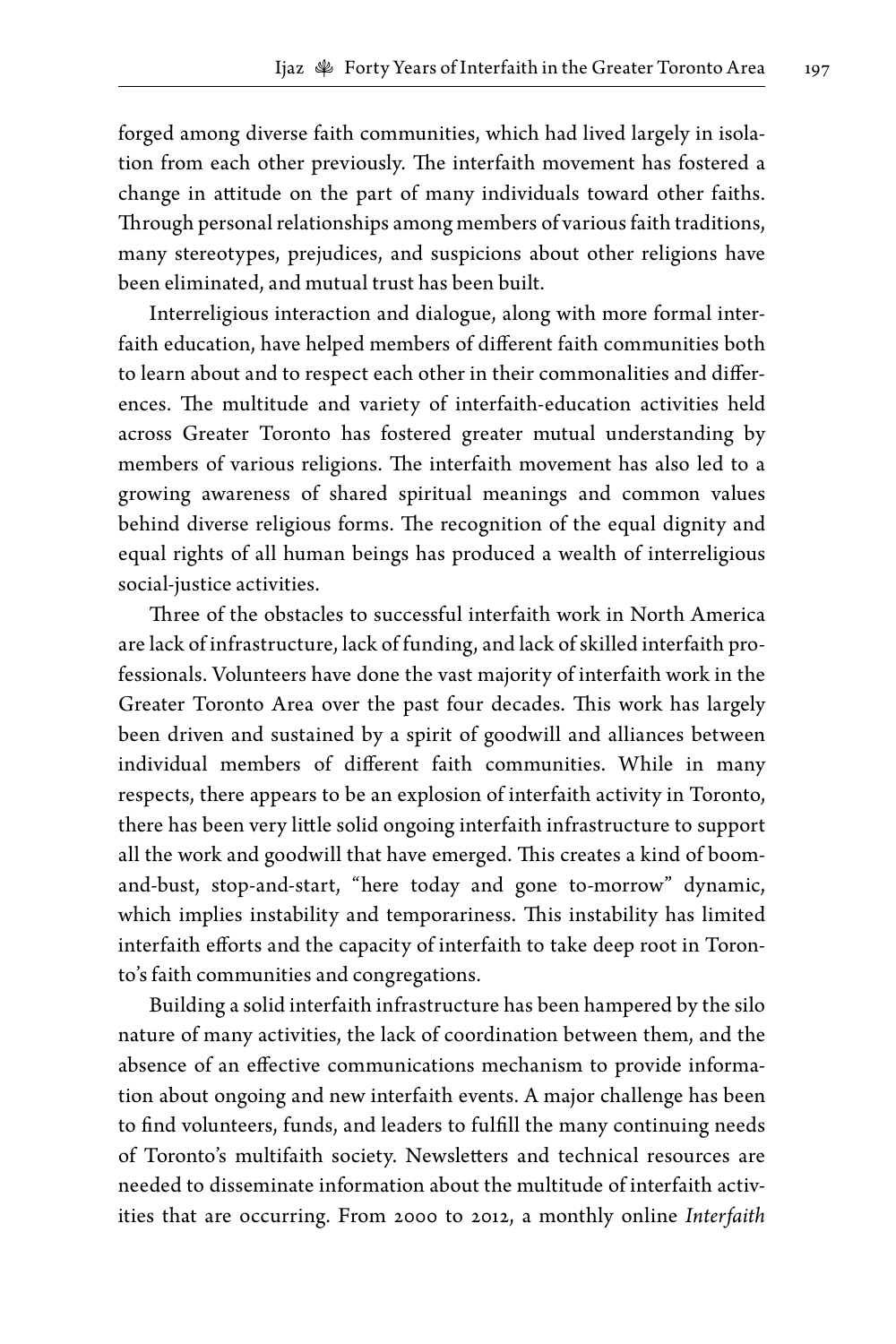*Unity Newsletter was distributed by email to over 1,000 people. It listed* upcoming interfaith events, news, resources, and work opportunities in Toronto. As of mid-2017, there is no regular publication, website, or social media providing specific information about interfaith events and activities in the Toronto area. The key issue is lack of funding; hence, interfaith activities are conducted almost exclusively by volunteers.

Occasionally, there have been tensions in Toronto's interfaith movement. Religious differences sometimes become distorted and/or compounded by cultural differences and, as in any human relationship, by differences in personality and by competing priorities. In general, interpersonal problems in Toronto's interfaith movement are more like sibling rivalry than conflicts among adversarial groups. Indeed, sometimes, these conflicts are more pronounced among members of the same faith community.

Toronto's interfaith movement is increasingly drawing support from young people, as they search for a sense of identity and a life purpose. Not only have they grown up in the religious and cultural diversity of Toronto and Canada, but a number of them also come from families with multiple religious and cultural backgrounds. Many young people are recognizing that religion is more than a social identity and can represent a powerful source of values that can give meaning and purpose to their lives.

Individuals get involved in interfaith activities for various reasons. Some feel attracted to interfaith activities by what they perceive to be exotic aspects of various religious traditions, whereas others enjoy learning about other religions. For many, interfaith dialogue has contributed to a shift in the way they understand and experience religion. Rather than emphasizing religious doctrines and rigid religious laws and prescriptions, interfaith dialogue focuses on relationships: one's relationship with the Transcendent, with other people, and with one's inner self. Interfaith encounter acknowledges the diversity of humankind and a plurality of approaches to the Transcendent. It demonstrates openness to other faith traditions and promotes dialogue with their members. Interfaith dialogue celebrates the diversity of religious and spiritual traditions and draws upon the wealth of its spiritual resources. It emphasizes shared spiritual values across religions, such as compassion, justice, peace, and shared principles for moral behavior. Interfaith encounter encourages interreligious encounters with the goal of realizing the profound unity of all human beings and of members of all religions and spiritual traditions.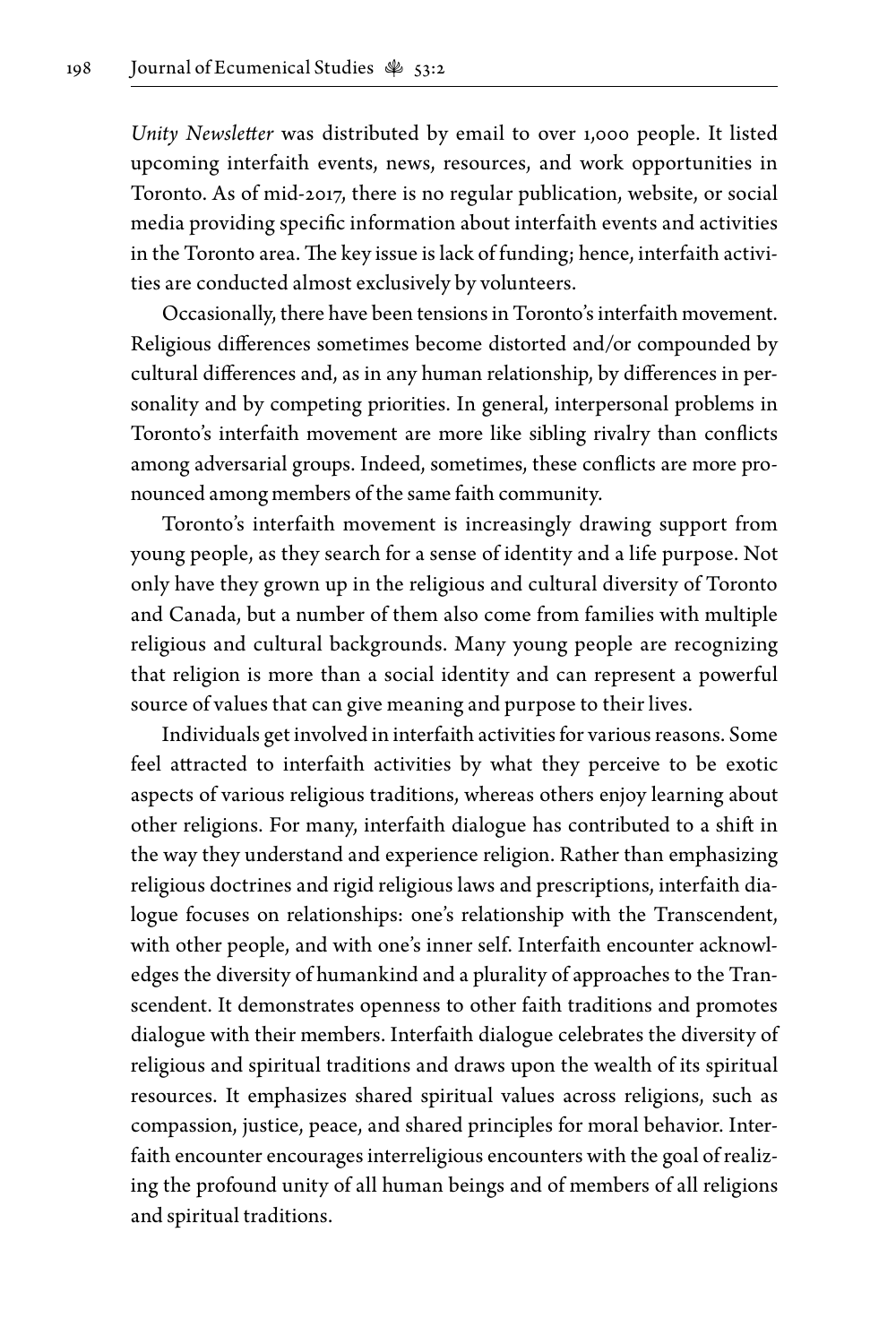The interfaith movement in Greater Toronto has not been wholeheartedly supported by everyone. Its opponents include, among others, some leaders of mainstream religious bodies and their congregations. They fear interfaith encounter because they perceive it as diminishing one's religion by corrupting or diluting the faith experience of the individual and of the faith community. They may consider it a form of syncretism, an effort to create one world religion through "the unreflective blending of religious traditions" (Wayne Teasdale). Or, they may see it as an expression of relativism. They ignore, or are unaware, that interfaith work does not require anyone to abandon or reject their own faith tradition—that, instead, it builds on and aims to respect the integrity and uniqueness of each tradition. Interfaith activities reach out in dialogue to members of other faith traditions with the goal of working cooperatively toward building a more just, caring, and peaceful world. Interfaith dialogue serves as a process of purification rooted in an awareness of both positive and pathological aspects of one's religion and of new developments. Rather than becoming blended, mixed, or the same, interfaith encounter enables religious traditions to become more genuinely and uniquely themselves—just as in the context of healthy human relationships, whereby we do not become somebody else but we become more of ourselves.

Toronto's interfaith community is currently preparing to host the 2018 Parliament of the World's Religions.<sup>7</sup> This major international conference will attract more than 10,000 people of various faiths from around the world. Organizing this conference will be a significant challenge for Toronto's interfaith movement that will test its internal strength, cohesion, sense of unity, and resilience. Aside from the necessary funds, hosting the Parliament will require vision, leadership, immense organizational efforts, unrelenting commitment, and close cooperation by a large number of members of many faith and interfaith communities and congregations.

The Parliament of the World's Religions is likely to inject new energy into Toronto's interfaith movement. One hopes it will contribute not only to an increase in the number of faith communities and their congregations that engage in interfaith work but also to better coordination and funding of interfaith activities. The involvement of youth will be critical to the success

 $^{7}$ To be held November 1–7, 2018. For details, see https://www.parliamentofreligions.org/ parliament/2018- toronto/2018- powr.